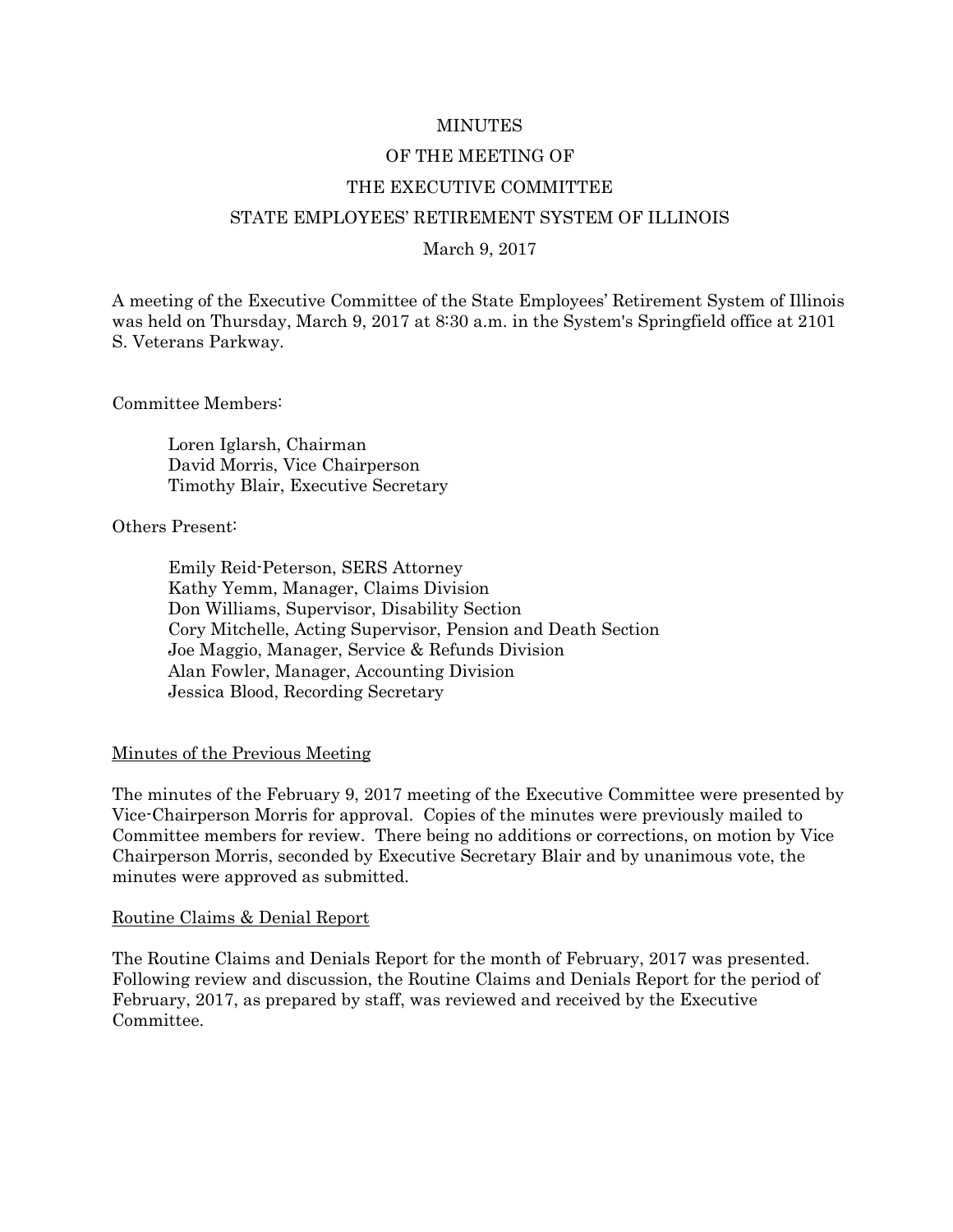# Old Business

# Loren Purnell – Request Removal from Level Income Option

Mr. Purnell retired effective January 1, 2003. At retirement, he elected to receive his pension using the level income option for age 62 years and 1 month, which is intended to provide a retiring member with a higher pension earlier in retirement until the member is eligible to receive Social Security and then reduce the pension from SERS based upon the amount of the member's Social Security benefit. In accordance with Mr. Purnell's selection, the level income option increased his pension by \$322.19 per month, but, effective August 1, 2014, upon his eligibility for receipt of Social Security benefits, his pension was reduced by \$1,010.00.

Mr. Purnell sought to revoke his prior selection of the level income option for his pension. SERS staff indicated to Mr. Purnell that the level income option was not revocable and that his request could not be granted. Based upon this information, Mr. Purnell requested the opportunity to make a personal appeal to the Committee in connection with his request.

Attorney Reid-Peterson presented Recommendation No. 2017-3 to the Committee to deny the request of Mr. Purnell to revoke his prior selection of the level income option for his pension based on the facts of the case, the records of SERS, and the records obtained by SERS. Chairman Iglarsh moved to accept Recommendation No. 2017-3, seconded by Vice-Chairperson Morris. All were in favor.

#### Ryan Coughlin – Request Appeal of Tier 2 Determination

Mr. Coughlin was hired by the Illinois Department of Healthcare and Family Services (HFS) on April 1, 2012 and became a member of SERS on that date. As a result, he was coded on HFS payroll as a Tier 2 regular formula member since his start date.

Mr. Coughlin requested that SERS reclassify him as a Tier 1 member rather than a Tier 2 member on account of his being on active duty in 2008 as a member of the Illinois National Guard. SERS staff, based upon the information presented to the staff and the statutory provisions applicable to SERS, denied Mr. Coughlin's request. As a result, Mr. Coughlin requested the opportunity to present an appeal to the Committee.

Attorney Reid-Peterson presented Recommendation 2017-2 for the Committee to deny Mr. Coughlin's request to appeal SERS staff's classification of Mr. Coughlin as a Tier 2 regular formula member based upon the facts of the case, the records obtained by SERS, and the statutes applicable to SERS. Vice Chairperson Morris moved to accept Recommendation No. 2017-2, seconded by Executive Secretary Blair. All were in favor.

# New Business

James Shales – Denial of Temporary Benefits – Deferred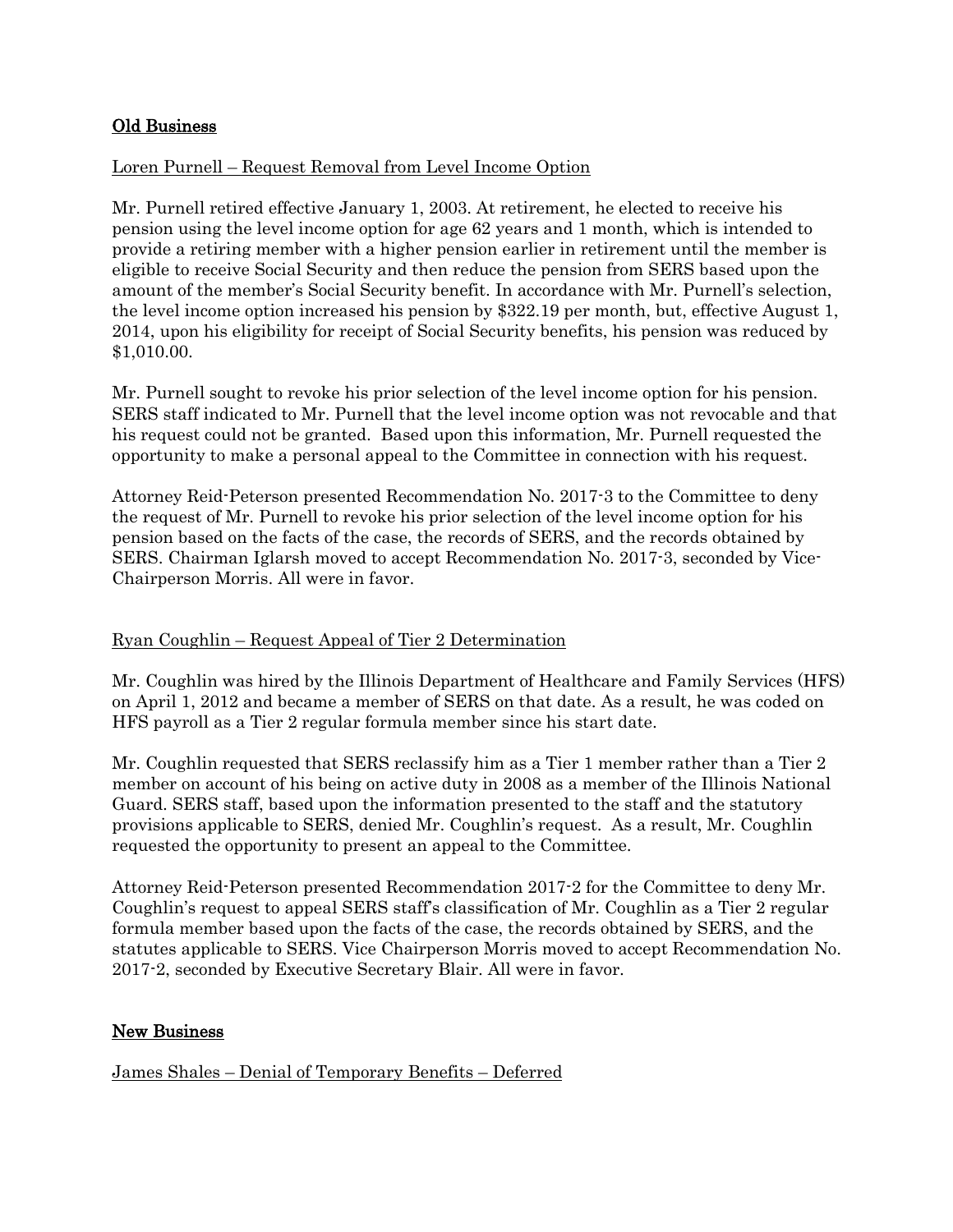# Royce Brown-Reed – Reduction of Payback for SSA Overpayment

Royce Brown-Reed worked as a Healthcare Unit Administrator for the Illinois Department of Corrections, Statesville Correctional Center. She last worked April 28, 2014. She began her service connected leave of absence on April 29, 2014 due to an injury occurring at work on November 1, 2013. Workers Compensation stopped paying her on October 9, 2014.

Though Workers Compensation stopped paying her, she was unable to return to work due to a medical issue. Ms. Brown-Reed applied for SERS non-occupational disability benefits on November 25, 2014. This benefit began on October 1, 2014 and member is still receiving monthly benefits currently.

Ms. Brown-Reed received notice June 27, 2016 that she was awarded Social Security Administration (SSA) benefits. SSA determined that she was disabled as of October 1, 2014. As a result, she received a lump sum payment of retroactive benefits in the amount of \$35,670.00 around July 3, 2016. Her SSA monthly benefit amount as of October 1, 2014 is \$2,385.00. Illinois statute requires that the amount of any SERS non-occupational disability benefit be offset by the SSA monthly benefit amount. Due to the fact that SERS already paid Ms. Brown-Reed the full amount of her non-occupational disability benefit for the months of 10/15/14 through 12/31/16, which did not account for the SSA monthly benefit amount, an overpayment of benefits occurred in the amount of \$63,317.90.

Ms. Brown-Reed advised SERS that she was not receiving the monthly amount from SSA that SERS had calculated. After speaking with SSA it was determined that Ms. Brown-Reed in fact was not receiving the monthly amount calculated by SERS; she was receiving \$321.00 less than that amount because SSA believed Ms. Brown-Reed was receiving Workers Compensation. However, Ms. Brown-Reed was not receiving Workers Compensation for the time in question, but for an earlier time period. She is now in the process of having SSA correct the situation and repay her the correct amount.

Ms. Brown-Reed did not pay off any of the \$63,317.90 overpayment with the \$35,670.00 lump sum payment she received from SSA.

Ms. Brown-Reed requested an extended repayment period for her to repay the \$63,317.90 overpayment beyond 60 months.

Based on the facts of the case and information submitted, a motion was made by Executive Secretary Blair to deny Ms. Brown-Reed's request for an extended repayment period, seconded by Chairman Iglarsh. All were in favor.

# Nikki Rogers – Occupational Disability 12 Month Waiver

Nikki Rogers works as a Public Service Administrator for the Department of Employment Security. She last worked on May 9, 2014. She began a medical leave of absence on June 15, 2014 due to an injury.

Ms. Rogers applied for occupational disability benefits from SERS more than 12 months after her disability commenced. Ms. Rogers requested that the 12 month filing limitation be waived. She was paid temporary total disability for the time period beginning May 30, 2014 through the present.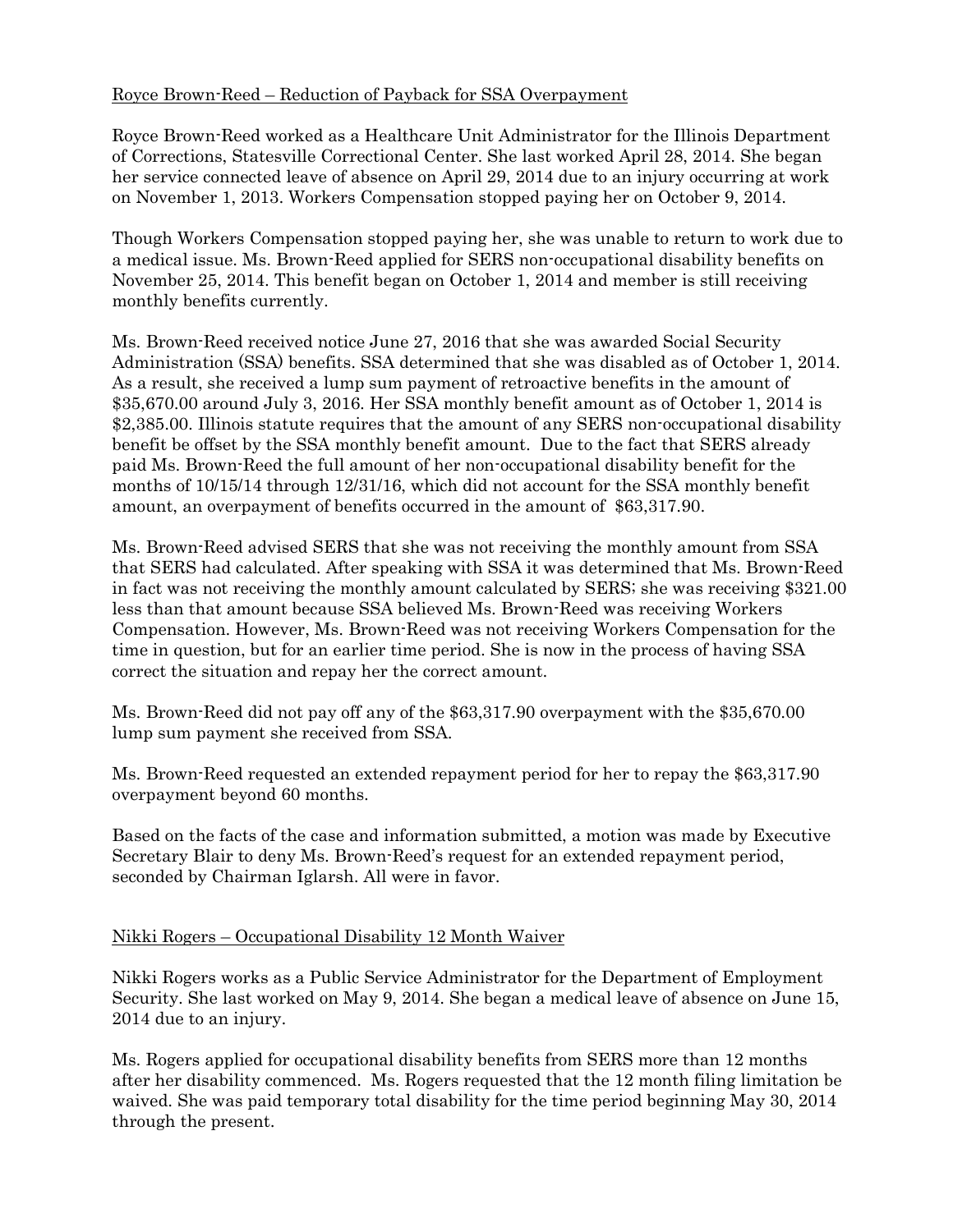After reviewing the facts of the case, a motion was made by Chairman Iglarsh to approve Ms. Rogers request to waive the 12 month filing period, seconded by Vice-Chairperson Morris. All were in favor.

Riley Blair – Appeal to Receive Unreduced Pension

Riley Blair retired on January 1, 2017.

Prior to his retirement, he visited the SERS office on September 15, 2016 and met with a field services representative. He was provided with a rule of 85 retirement date of January 1, 2017 assuming he purchased his paid sick and vacation days, qualifying period and three months of military service.

This estimate was incorrect however because the 54 sick days and 12 paid sick days were added together and used as 76 days (4 months of service credit) instead of 66 days (3.25 months of service credit). This leaves the member .50 months short of meeting the rule of 85.

Mr. Blair is requesting an unreduced pension effective January 1, 2017 as he was told by a representative of the Field Services Division that he was eligible to retire on this date.

Following some discussion a motion was made by Chairman Iglarsh to approve Mr. Blair's request for an unreduced pension, seconded by Executive Secretary Blair. All were in favor.

### Mark Adams – Request to Reinstate Account

The account of Mark Adams became eligible for write-off in June, 2009. Contributions in the amount of \$13,647.65 and 160.50 months of creditable service were written off.

Mr. Adams died on August 15, 2016.

The Pension and Death Section is requesting the Executive Committee approve reinstatement of this account so that a lump sum death benefit can be paid to Mr. Adams' mother.

After review of the information submitted a motion was made by Vice-Chairperson Morris, seconded by Executive Secretary Blair to approve reinstatement of Mr. Adams' account. All were in favor.

#### Margie Tossell – Request to Purchase Service Credit after 90 days separation

Margie Tossell is currently receiving an occupational disability benefit. This will cease upon attainment of age 65 in October, 2017.

Ms. Tossell resigned on January 10, 2011. She was paid for 47.5 vacation days and 30.5 sick days.

Ms. Tossell is requesting to establish service credit for her paid sick and vacation days although her pension is over 90 days from her separation.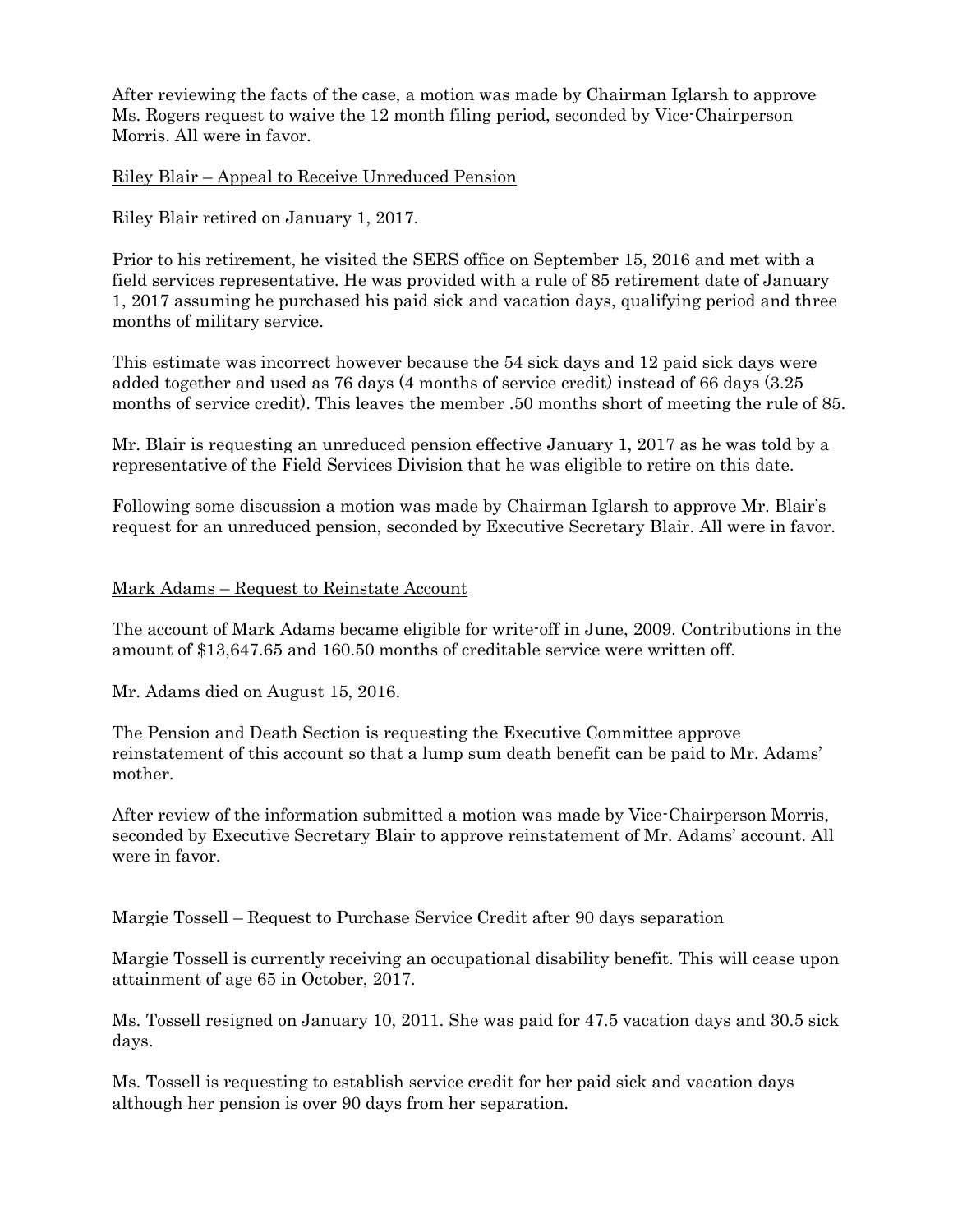Based on the facts of the case a motion was made by Executive Secretary Blair to deny Ms. Tossell's request to purchase service credit after 90 days separation, seconded by Chairman Iglarsh. All were in favor.

# Yolanda Peppers – Social Security/Non-Occupational Repayment Appeal

Yolanda Peppers is currently receiving a non-occupational disability benefit from SERS.

With the assistance of Midwest Disability, Ms. Peppers was approved for a retroactive Social Security disability benefit. The retroactive benefit created an overpayment with SERS totaling \$49,456.00 for the pay period of October 1, 2014 through July 31, 2016.

Ms. Peppers appealed the repayment of the \$49,456.00 overpayment and was denied by the Executive Committee in January, 2017.

Ms. Peppers entered into a Repayment Contract with SERS in January 2017 wherein she agreed to repay the overpayment through a deduction of \$830.00 per month from her monthly SERS benefit, except if she returned to work, in which case she agreed to repay the overpayment through a post-tax payroll deduction of \$1,500.00 per month. The rule is that a member's repayment amount will double upon returning to work because the member's pay will double. In this case, the back-to-work payment amount should have been \$1,660.00, but was erroneously calculated at \$1,500.00 and was agreed between Ms. Peppers and SERS.

Ms. Peppers is appealing the \$1,500 per month repayment amount that will be required upon her future return to work, which is the amount that she agreed to pay in the Repayment Contract with SERS. Her appeal requests a repayment amount of \$850.00 per month, if she returns to work, rather than the amount she agreed to in the Repayment Contract.

Following a review of the case a motion was made by Executive Secretary Blair to deny Ms. Peppers' appeal for a reduced repayment of her SERS overpayment, seconded by Vice-Chairperson Morris. All were in favor.

# George Alex – Request to Purchase Service Credit after separation

Mr. Alex has requested a written appeal that he be allowed to purchase his 5.25 month qualifying period even though he retired effective December 1, 2016.

After some discussion a motion was made by Vice-Chairperson Morris to deny Mr. Alex's appeal to purchase service credit after his separation, seconded by Executive Secretary Blair. All were in favor.

# Willie Barnes – Waiver of Death Benefits

Roberta McClanahan, a retired state employee, died on January 17, 2017. A death benefit is payable in the amount of \$500.00.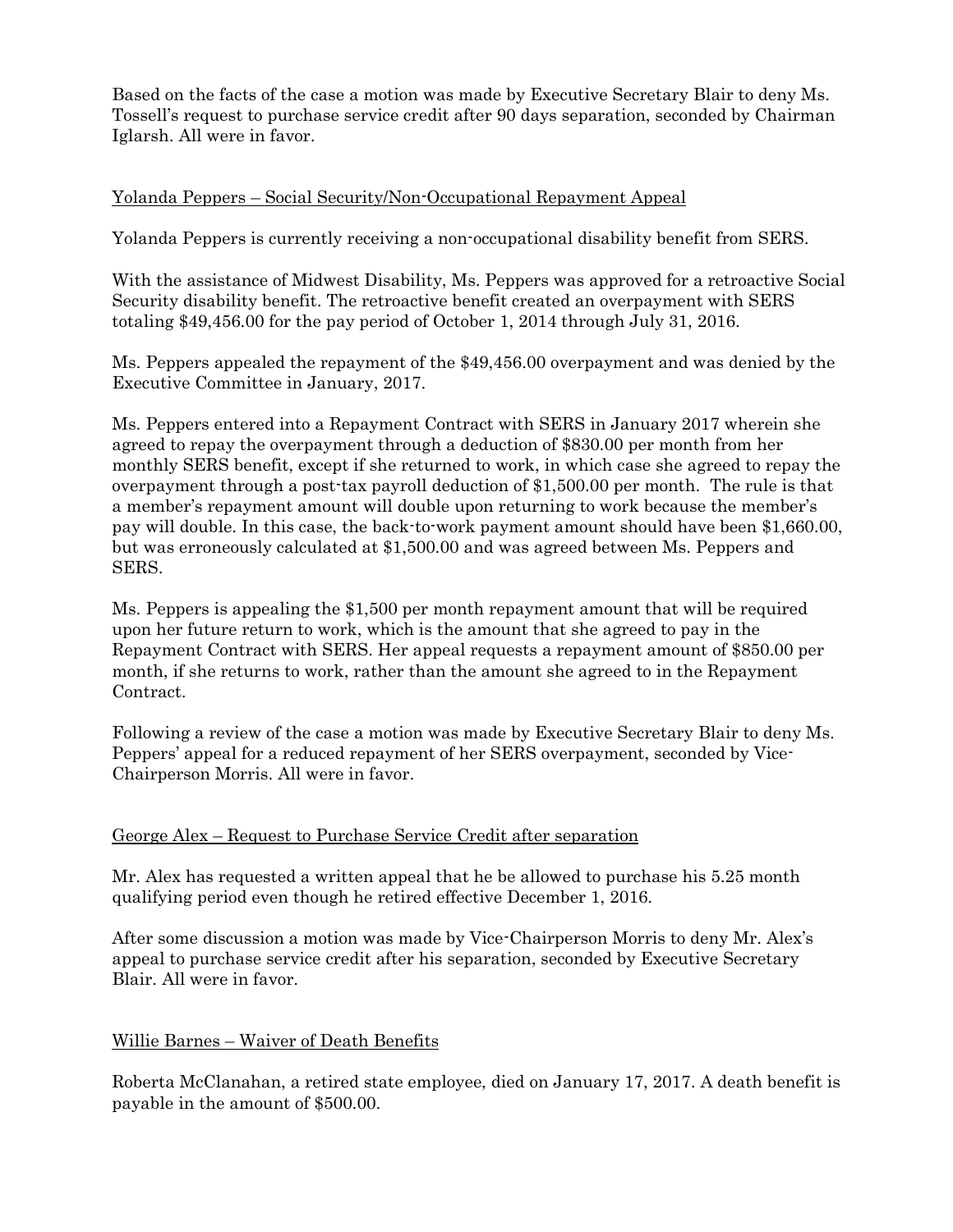Ms. McClanahan listed her six children as beneficiaries. One of her sons, Willie Barnes, is requesting a waiver of his portion of the death benefit.

After review of the information submitted a motion was made by Vice-Chairperson Morris to approve Mr. Barnes' request to waive his portion of his mother's death benefit, seconded by Chairman Iglarsh. All were in favor.

# Pamela Brawner – Occupational Disability 12 Month Waiver

Pamela Brawner works as an Information System Analyst II for the Department of Human Services. She last worked on December 20, 2013. She began a medical leave of absence on December 31, 2013.

Ms. Brawner has requested a written appeal so that the 12 month filing limitation for requesting a SERS occupational disability benefit can be waived. She was paid temporary total disability from December 31, 2014 through February 23, 2014.

After some discussion a motion was made by Chairman Iglarsh to approve Ms. Brawner's request to waive the 12 month filing limitation, seconded by Vice-Chairperson Morris. All were in favor.

# Kenya Monroe – Occupational Disability 12 Month Waiver

Kenya Monroe is a Mental Health Tech II at Elizabeth Ludeman Center. Ms. Monroe has been off work since December 5, 2015 due to an injury that occurred on May 19, 2015 and has been receiving temporary total disability from workers compensation since that time.

Ms. Monroe stated that she was unaware of an occupational benefit available through SERS and is requesting that the 12 month filing limitation for requesting a SERS occupational disability benefit be waived.

After discussion a motion was made by Chairman Iglarsh to approve Ms. Monroe's request to waive the 12 month filing limitation, seconded by Executive Secretary Blair. All were in favor.

# Gainful Employment Letter

Kathy Yemm presented a draft letter to the Executive Committee regarding the suspension of disability benefits if a member has exceeded the quarterly earnings limitation for the calendar year. After some discussion, the Committee decided to refer the letter to SERS Attorneys Bochenek and Reid-Peterson for review and revision.

# Reinstatement of the Contribution Write-Off Policy

Alan Fowler presented the Executive Committee with a request to reinstate the Contribution Write-Off Policy regarding membership accounts with a contribution balance or a balance in the credited interest accrued. To be written off, an account containing a contribution or credited interest balance must meet the following criteria: